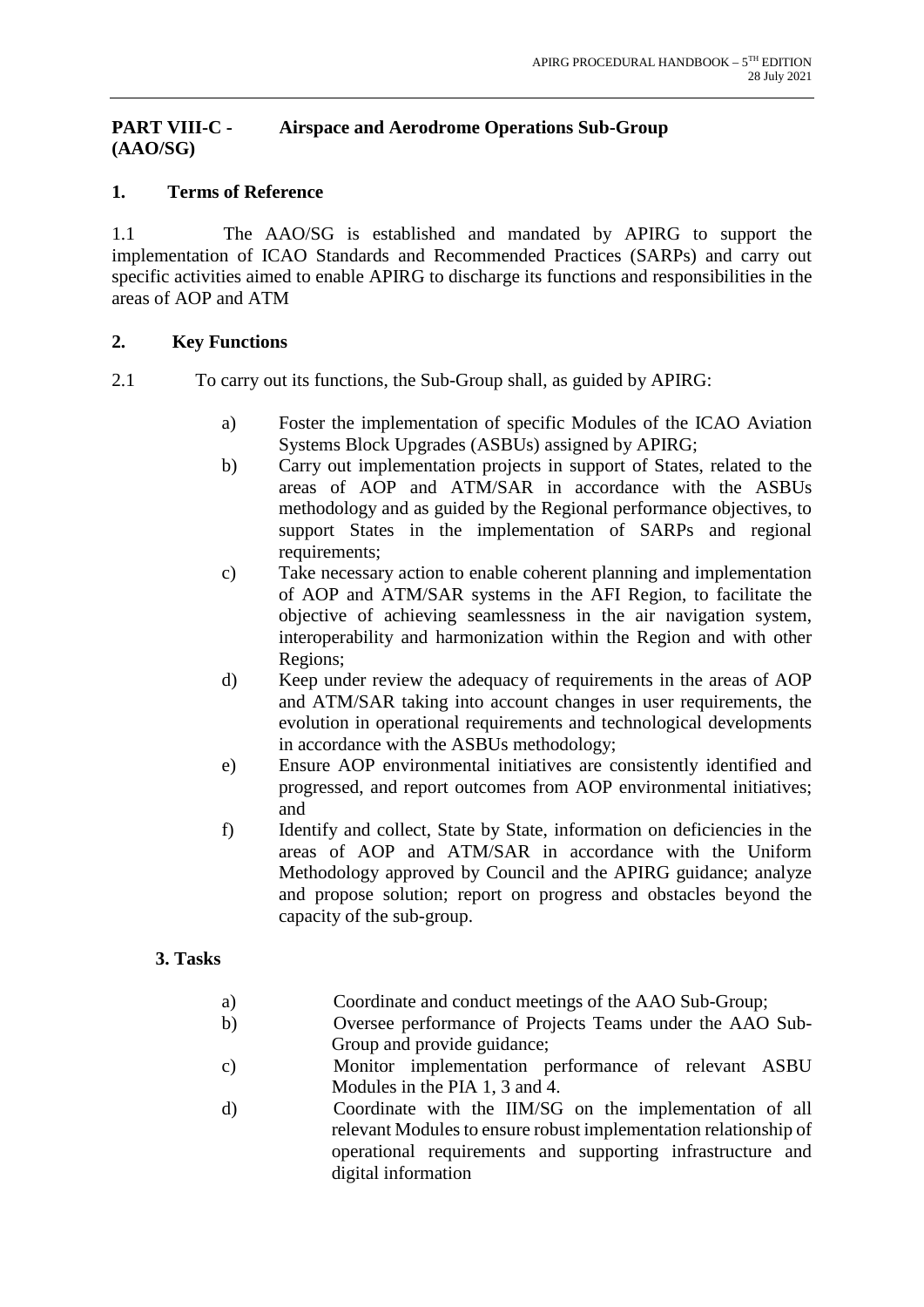- e) Review and update the list of deficiencies with regard to AGA, ATM and SAR fields, propose remedial actions;
- f) Carry our periodic review of the AFI ANP and update information relating to AGA, ATM and SAR;
- g) Review the severity of the wildlife management and the status of implementation of appropriate bird hazard strike reduction measures in the Region;
- h) Review the provision of rescue and firefighting services and emergency planning at international aerodromes in the AFI Region and monitor the switch over to the use of environmentally friendly materials for firefighting;
- i) Review and monitor the impact of the introduction of the NLAs in the AFI Region in particular the requirements with respect to alternate aerodromes;
- j) Review, assess and provide guidance on the impact of the operations of the new larger aeroplanes at aerodromes in the AFI Region;
- k) Review and monitor the implementation of certification of international aerodromes
- l) Review and monitor the implementation of new approach and landing systems in order to ensure smooth transition and optimization of the performance of the systems implemented;
- m) Review and monitor the implementation of the requirement for aerodrome certification;
- n) Review and monitor the implementation of the requirement for safety management system at aerodromes and in ANSPs;
- o) Maintain and continually improve efficiency and safety of the ATS route network on a systematic basis with a view to achieving an optimum flow of air traffic while pursuing the progressive implementation of ASBU Modules B0-FRTO, B1- FRTO, B0-CCO and B0-CDO;
- p) Support progress in the implementation of PBN, prioritizing the development of airspace concepts in order to support systematic implementation, and giving particular attention to progressive widening implementation of B0-APTA
- q) Monitor the maintenance and continuous improvement in the safety levels of RVSM operations, provide guidance and recommend remedial actions; support the functions of the ARMA;
- r) Monitor trends on unsatisfactory condition reports (UCR) including ATS incidents through the TAG, and AIAG, recommend remedial action as appropriate and monitor performance;
- s) Review the requirements and monitor the implementation of Search and Rescue Services;
- t) Promote and support States' efforts in the development of SAR agreements and Sub-regional SAR bodies to enhance SAR capabilities;